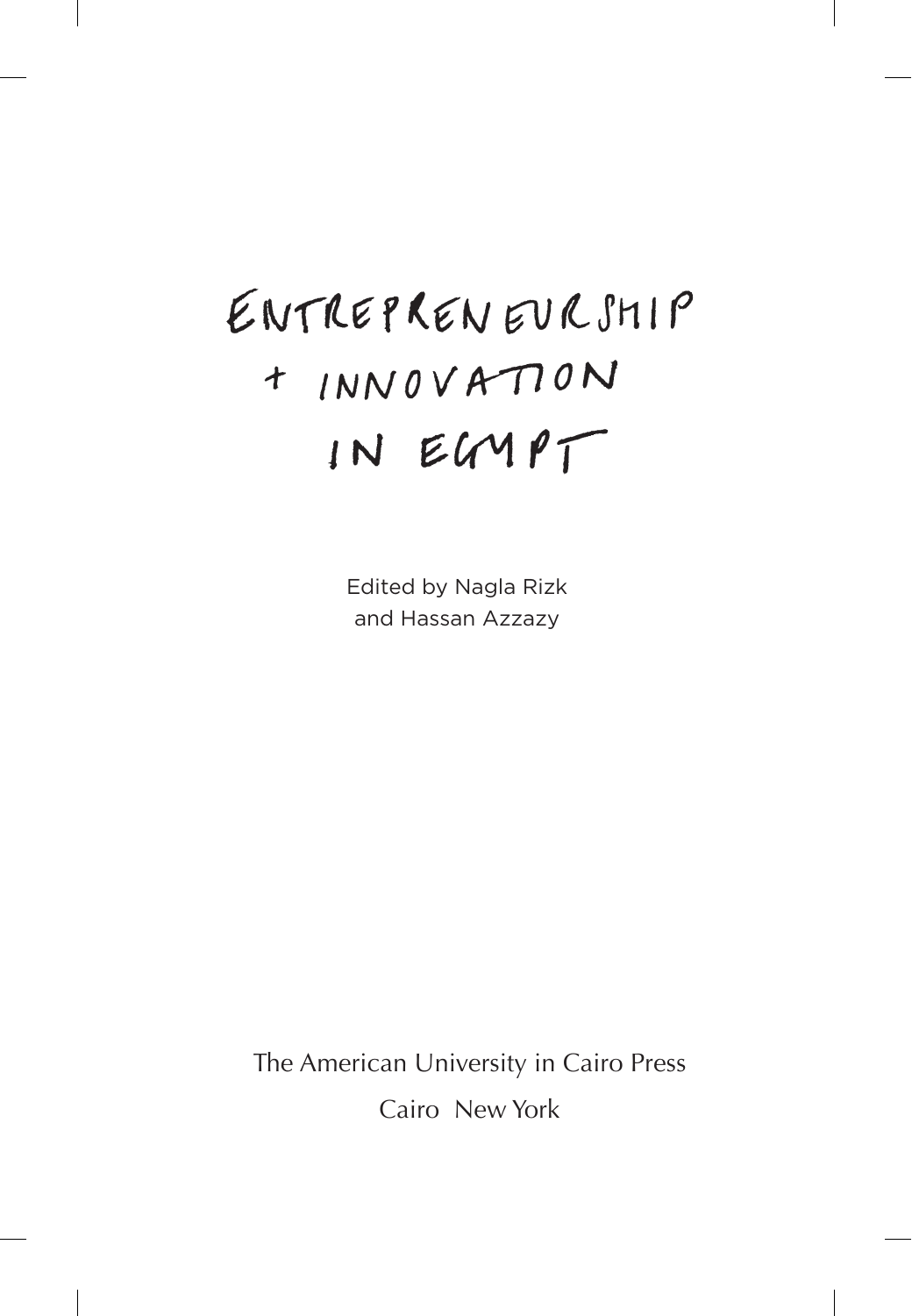First published in 2016 by The American University in Cairo Press 113 Sharia Kasr el Aini, Cairo, Egypt 420 Fifth Avenue, New York, NY 10018 www.aucpress.com

Copyright © 2016 by Nagla Rizk and Hassan Azzazy

All rights reserved. No part of this publication may be reproduced, stored in a retrieval system, or transmitted in any form or by any means, electronic, mechanical, photocopying, recording, or otherwise, without the prior written permission of the publisher.

Exclusive distribution outside Egypt and North America by I.B.Tauris & Co Ltd., 6 Salem Road, London, W4 2BU

Dar el Kutub No. 2576/14 ISBN 978 977 416 727 0

Dar el Kutub Cataloging-in-Publication Data

Rizk, Nagla

Entrepreneurship and Innovation in Egypt / Nagla Rizk and Hassan Azzazy.—Cairo: The American University in Cairo Press, 2015.

p. cm. ISBN 978 977 416 727 0 1. Entrepreneurship—Egypt 2. Azzazy, Hassan (Jt. auth) 3. Title 338.040962

1 2 3 4 5 19 18 17 16 15

Designed by Jon W. Stoy Printed in Egypt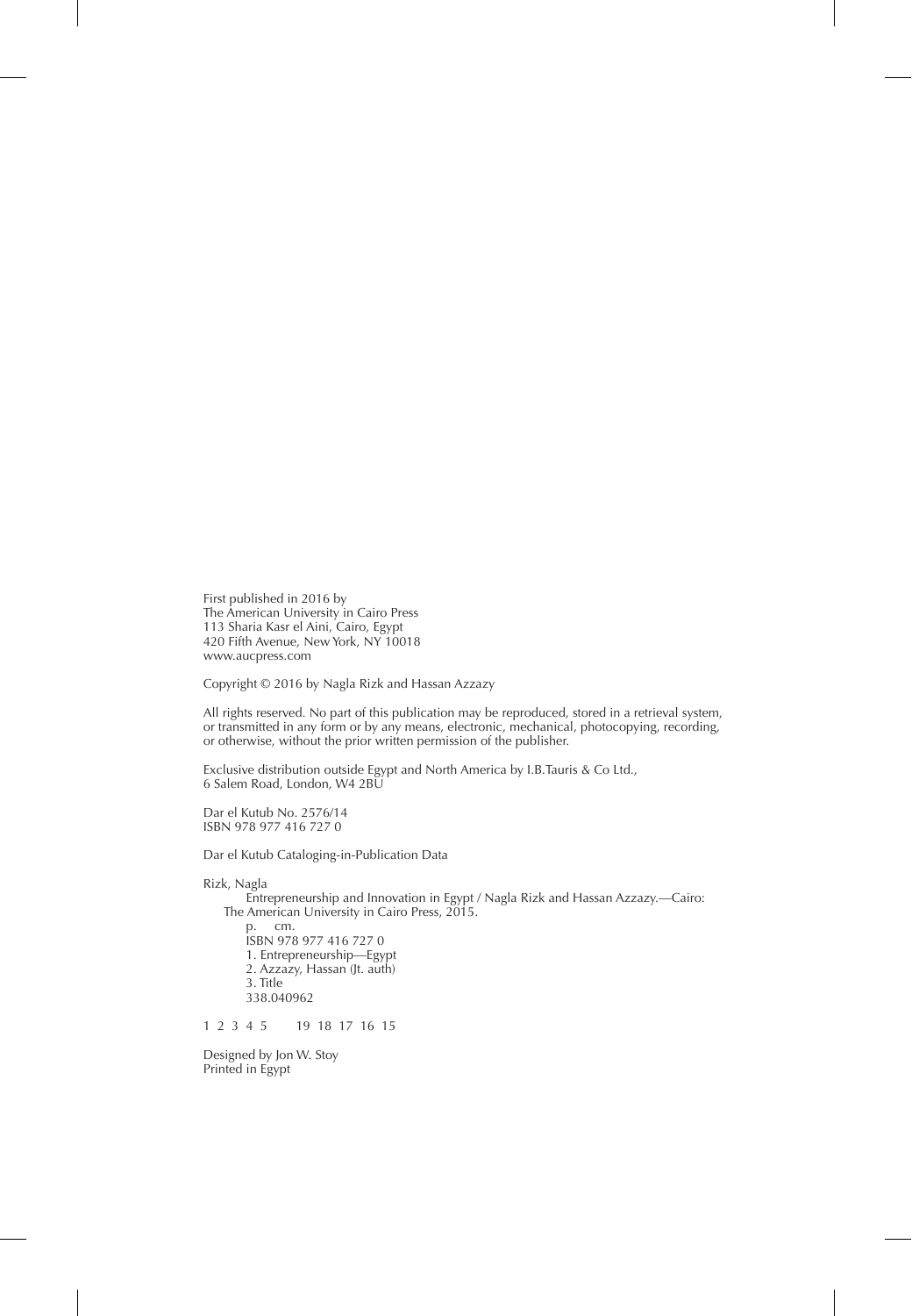## **Contents**

|                 | List of Tables                                            |           |
|-----------------|-----------------------------------------------------------|-----------|
| List of Figures |                                                           | viii      |
| Contributors    |                                                           | ix        |
| Acknowledgments |                                                           | xvii      |
|                 | Foreword                                                  |           |
|                 | <b>Sherif Kamel</b>                                       | $\dot{X}$ |
|                 | Introduction                                              |           |
|                 | Nagla Rizk and Hassan Azzazy                              | 1         |
|                 | 1. Entrepreneurs as Heroes of Development                 |           |
|                 | Zuhayr Mikdashi                                           | 7         |
|                 | 2. Facilitating Entrepreneurship as a Catalyst for Change |           |
|                 | Shailendra Vyakarnam and Shima Barakat                    | 29        |
|                 | 3. Putting the Horse before the Cart: Understanding       |           |
|                 | Creativity and Enterprising Behaviors                     |           |
|                 | Andy Penaluna and Kathryn Penaluna                        | 45        |
|                 | 4. Entrepreneurial Universities in Egypt: Opportunities   |           |
|                 | and Challenges                                            |           |
|                 | David A. Kirby and Nagwa Ibrahim                          | 89        |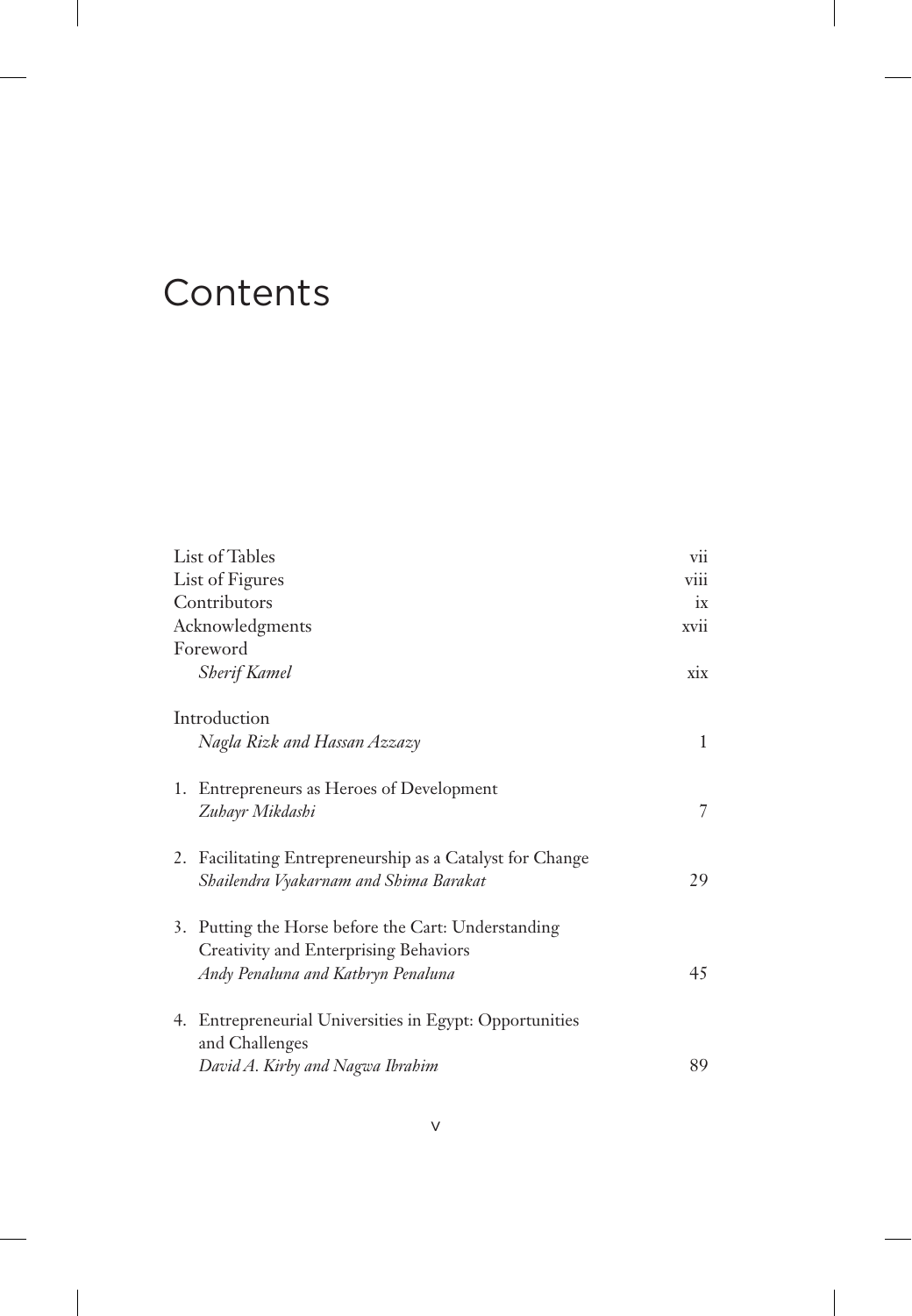|  | 5. Varieties of Entrepreneurs: The Entrepreneurship<br>Landscape in Egypt                                                                              |     |
|--|--------------------------------------------------------------------------------------------------------------------------------------------------------|-----|
|  | Ayman Ismail and Sherif Yehia                                                                                                                          | 107 |
|  | 6. Entrepreneurs in the 'Missing Middle': Know Your<br><b>Funding Options</b>                                                                          |     |
|  | Adel Boseli                                                                                                                                            | 131 |
|  | 7. Building a University-centered Entrepreneurship Ecosystem:<br>A Case Study of the Entrepreneurship Ecosystem at the<br>American University in Cairo |     |
|  | Ayman Ismail                                                                                                                                           | 147 |
|  | 8. Schumpeterian Entrepreneurs, Total Factor Productivity,<br>and Institutions: Firm-level Data Analysis from Egypt                                    |     |
|  | Karim Badr                                                                                                                                             | 163 |
|  | 9. The Egyptian Revolution: An Entrepreneurial Act?<br>A Personal Account                                                                              |     |
|  | Khaled Ismail                                                                                                                                          | 187 |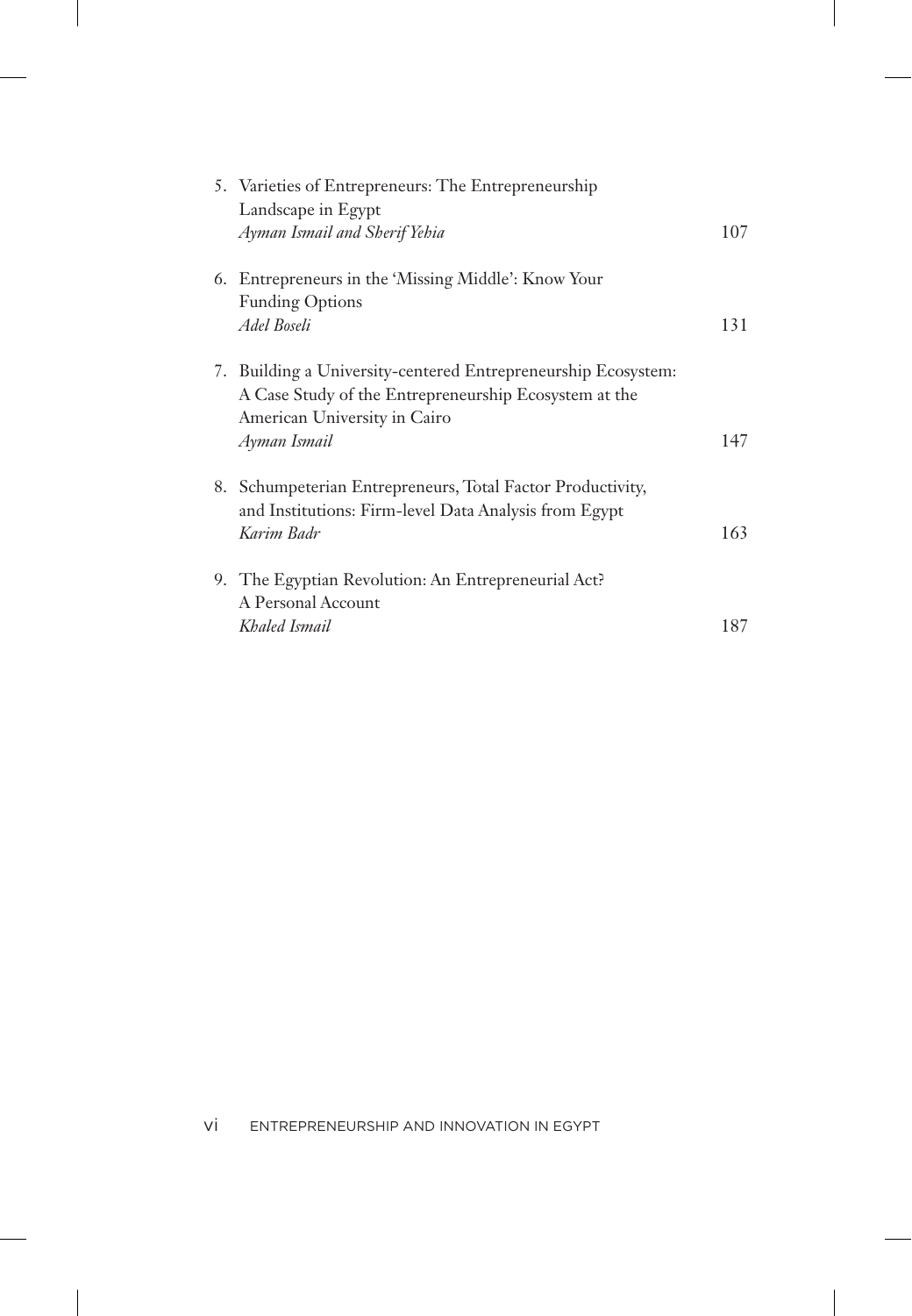## Tables

- 2.1 Frequently-cited policy changes that enable entrepreneurship development
- 2.2 Key differences between "about" and "for" education for entrepreneurship
- 5.1 Growth and innovation potential for nascent and baby businesses
- 5.2 Experts' opinion on funding-support environment
- 5.3 Experts' opinion on entrepreneurship education and training
- 5.4 A sample of the known and established incubators/accelerators in Egypt, and other supporting organizations
- 5.5 Experts' opinion on R&D transfer in Egypt
- 5.6 Ease of doing business in Egypt and the region
- 6.1 Investment readiness checklist
- 6.2 Funding stages and potential funding sources
- 7.1 Services provided by the Venture Lab to incubated startups
- 7.2 Profile of AUC Venture Lab startups
- 8.1 Distribution of firms by economic activity
- 8.2 Distribution of firms by size
- 8.3 Innovation by year
- 8.4 Innovation and firm size
- 8.5 Innovation and ownership
- 8.6 Innovation by region
- 8.7 TFP estimation
- 8.8 Innovation and TFP by two methods: OLS and MLE
- 8.9 Determinants of innovation
- 8.1.A. Distribution of firms by governorate